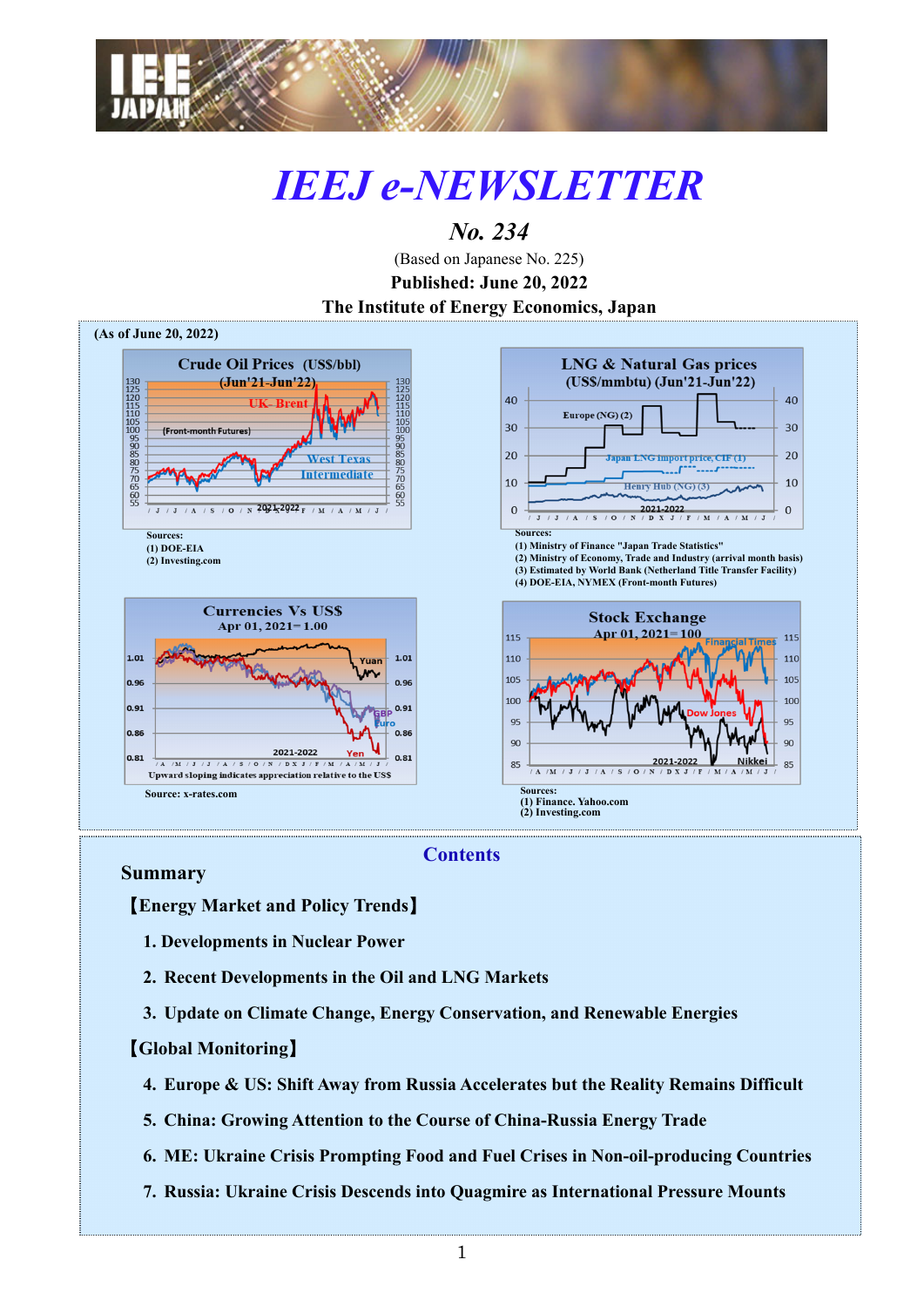

#### **Summary**

#### **1. Developments in Nuclear Power**

Finland's Fennovoima terminated the EPC contract for its Hanhikivi Unit 1 nuclear new build project with Rosatom. The decision will have a major impact on the stable supply of power in Northern Europe. Developments must be monitored.

#### **2. Recent Developments in the Oil and LNG Markets**

As the LNG trade flow from the United States shifted to Europe, LNG imports in Japan and China decreased year-on-year during the first four months of 2022. The gap between TTF and NBP is widening, while the Henry Hub price is also expensive. Upward pressures are on oil prices, too.

#### **3. Update on Climate Change, Energy Conservation, and Renewable Energies**

The Joint Meeting on the Clean Energy Strategy published an interim report on the Clean Energy Strategy. The direction of green transformation (GX) was indicated for 17 industries.

#### **4. Shift Away from Russia Accelerates but the Reality Remains Difficult**

Active efforts to shift away from Russia continue in Europe, such as disposing of assets in Russia and securing alternative energy sources. Despite these efforts, it will not be easy to break free from Russia soon, especially for natural gas.

#### **5. China: Growing Attention to the Course of China-Russia Energy Trade**

China and Russia are becoming increasingly dependent on each other in energy. The bilateral relationship is attracting closer scrutiny in view of the Ukraine crisis; the countries' trading of energy, particularly long-term trading of natural gas, is likely to expand.

#### **6. ME: Ukraine Crisis Prompting Food and Fuel Crises in Non-oil-producing Countries**

Turkey's position as an intermediary for Russia and Ukraine and as the holder of the casting vote over allowing Finland and Sweden to join NATO is growing.

#### **7. Russia: Ukraine Crisis Descends into Quagmire as International Pressure Mounts**

As the Ukraine crisis deepens and international pressure on Russia increases, signs are emerging as to what might weaken the foundation of the Putin administration, including the visible impact of economic sanctions on people's lives and calls to end the war.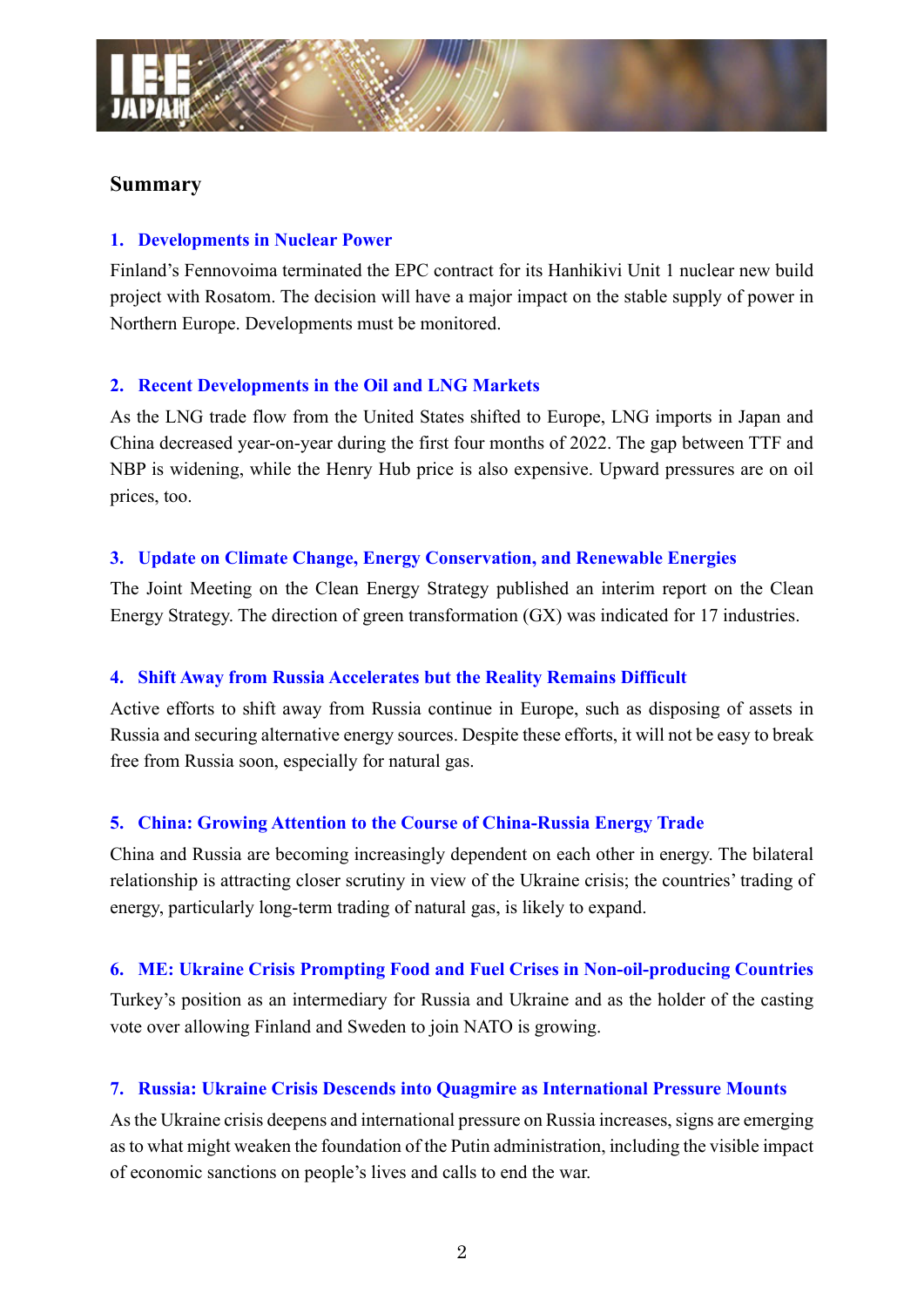

#### **1. Developments in Nuclear Power**

**Tomoko Murakami**, Senior Economist, Manager Nuclear Energy Group, Strategy Research Unit

On May 2, Finnish electric utility Fennovoima announced that it had terminated the EPC contract for plant delivery with RAOS Project (a European subsidiary of Rosatom) for its Hanhikivi Unit 1 nuclear new build project. The company attributed the termination to the significant delay by RAOS to deliver the project, which has been worsened by the Russian invasion of Ukraine. Fennovoima has also commented, "Unfortunately, the termination of the EPC contract is estimated to have a significant employee impact in Fennovoima and Pyhäjoki region (where Hanhikivi is to be hosted)," and expressed its intention to make utmost effort to mitigate the impact.

Meanwhile, Rosatom stated that the decision is utterly inexplicable as the project has been progressing without issues and that it will consider demanding some form of compensation and engage in dialog to resume construction. This setback for one of the largest power plant construction projects in Northern Europe is a major miscalculation for European countries which are seeking to shift away from Russian natural gas. Further decisions by Fennovoima will be closely watched.

Besides Hanhiviki, the Rosatom group's other international nuclear new build projects seem to be progressing without problem. On May 11, pre-assembly of the containment vessel at Rooppur Unit 1 in Bangladesh began. On the 19th, the first concrete was poured for Unit 4 of the Xudapu Nuclear Power Plant under construction in China. At Rooppur Units 1 and 2 and Xudapu Unit 3, the impact of the pandemic has been kept to a minimum in the past two years and the situation has not changed even after the invasion of Ukraine.

This compares with the Hinkley Point C project (two 1720-MW EPRs) by EDF Energy in Britain. On May 20, EDF Energy announced that it will postpone the start of commercial operation of Hinkley Point C by yet another year to around June 2027, adding to the pandemicinduced delays in the schedule. With the construction cost for the two plants combined having risen further to 25 to 26 billion pounds (at 2015 prices), it is not clear how long it will take to recoup the investment even with the compensation from the FIT-CfD program. On May 20, the UK government announced plans to work with the Nuclear Decommissioning Authority (NDA) to consider measures to support the siting of nuclear plants in Wales; however, currently it is more important for the future of the UK's nuclear program to get Hinkley Point C back on track toward completion. Future actions by the UK government and EDF Energy deserve attention.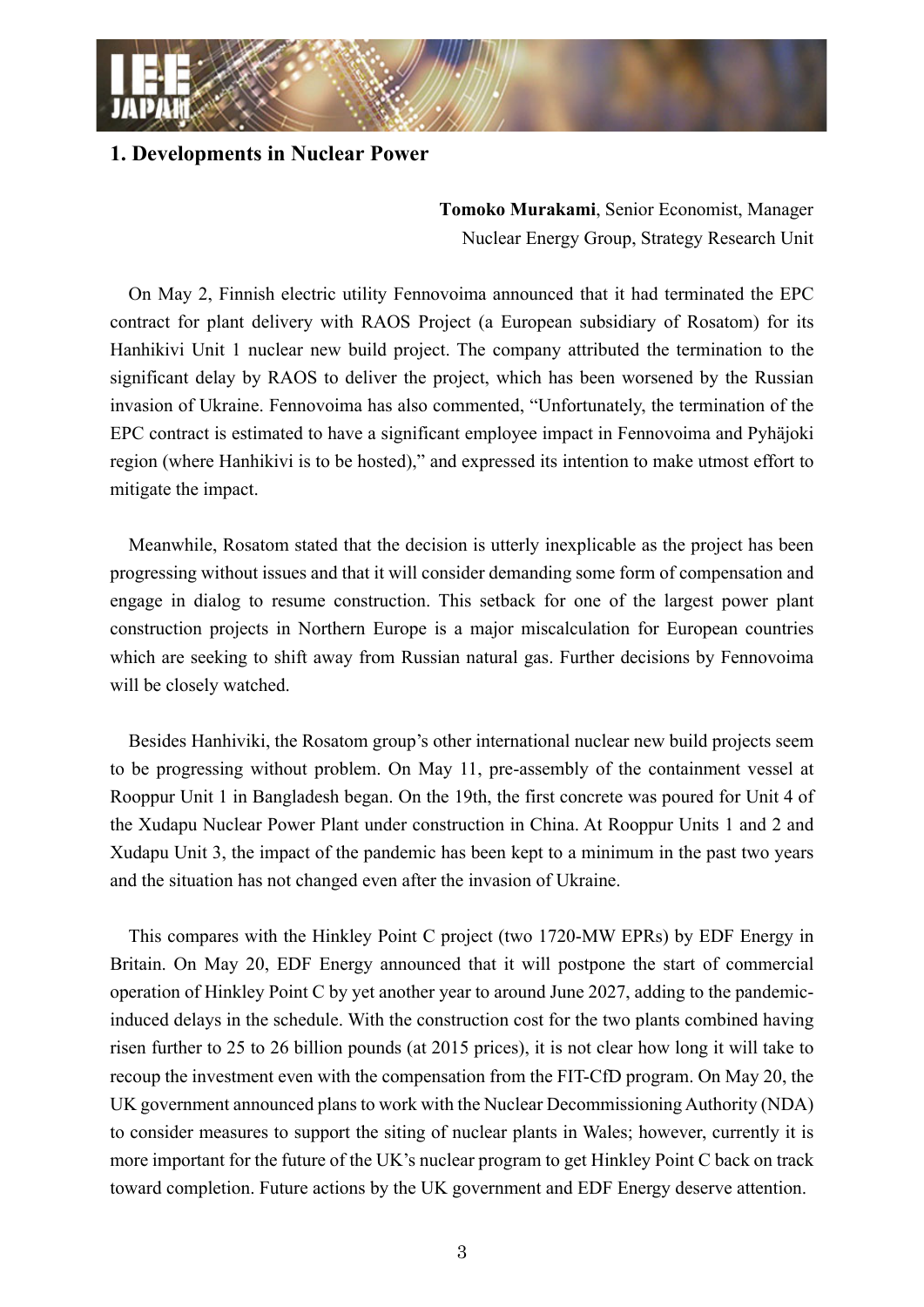

## **2. Recent Developments in the Oil and LNG Markets**

**Hiroshi Hashimoto,** Senior Analyst, Head of Gas Group Fossil Energies & International Cooperation Unit

Japan imported 25.97 million tonnes of LNG during the first four months of 2022, 8% less than the same period in 2021. Notably LNG import from the United States nearly halved from one year earlier to 1.60 million tonnes. China's LNG import also declined during the four-month period by 17% to 21.59 million tonnes. As a result, Japan surpassed China to return to the position of the largest LNG importer in the world for the first four months of 2022. Most of the decrease of LNG imports in Japan and China was effectively shifted to Europe.

Shipments of LNG to Europe, notably from the United States, have increased in recent months. The United States exported 22 million tonnes of LNG during the first quarter of 2022, the largest ever from one country for a three-month period. The share of the European Union and the United Kingdom in destinations of LNG from the United States has nearly doubled to 65% from around a third in 2020 and 2021. As European gas prices have been often traded at higher levels than Asian spot LNG prices so far in 2022, trade flows have also shifted.

NBP's (the gas hub price in the United Kingdom) discount against TTF (the most prominent gas hub price on the continent) expanded from less than USD 2 at the end of March briefly to USD 14.5 per million Btu in early May. This was partially caused by relatively relaxed supply balance in the United Kingdom with increasing number of laden LNG carriers waiting for discharge at different LNG import terminals around Europe, as well as limited transportation capacity of interconnecting pipelines from the United Kingdom to the continent.

The Henry Hub Futures settlement prices for front-month delivery, after USD 6.032 of 4 April 2022, have been the highest since December 2008 and the highest since the shale revolution, hitting USD 8.783 on 5 May and USD 9.322 on 6 June 2022.

Numerous long-term LNG sales contracts have been negotiated for supply from those grassroots and expansion LNG production projects in the United States in recent weeks. Progresses have been announced for LNG receiving terminal projects in Europe, notably FSRU chartering activities in Germany where LNG imports have been recently proposed.

International crude oil prices have been traded higher than USD 100 per barrel since early May. As EU member countries agreed to ban imports of Russian oil except for volumes transported via pipeline at the end of May, EU's import of Russian oil is expected to decline in the coming months. As other markets cannot absorb all the redirected volumes from Russia, reduction of Russian oil production looks inevitable, resulting in further upward pressures on prices. The balance between the import ban and the sluggish outlook of major economies is expected to dictate the direction of crude oil prices in the coming months.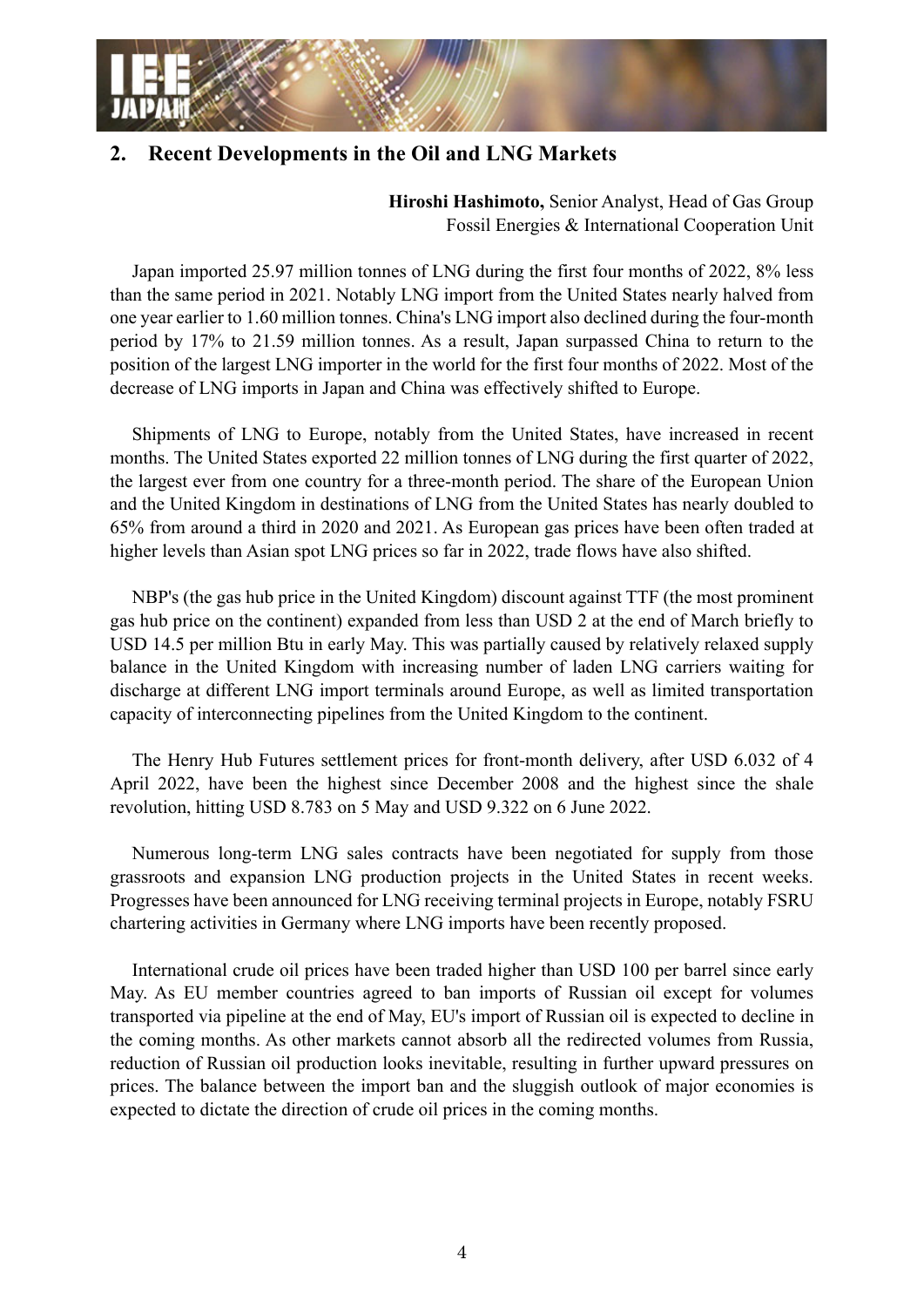

#### **3. Update on Climate Change, Energy Conservation, and Renewable Energies**

**Takahiko Tagami**, Senior Coordinator, Manager Climate Change Group Climate Change and Energy Efficiency Unit

On May 19, the Joint Meeting on the Clean Energy Strategy, which is a joint meeting between the Green Transformation Promotion Subcommittee of the Industrial Structure Council and the Subcommittee on the Next Generation Supply-Demand Structure in View of 2050 Carbon Neutrality of the Advisory Committee for Natural Resources and Energy, released an interim report on the Clean Energy Strategy. For Japan to decarbonize while simultaneously growing and developing its economy, it is essential to transform its energy supply-demand structure and industrial structure. To achieve this, since December 16, 2021, discussions have examined the actual transformation path for each potential growth industry, demand-side energy transformation, and policy measures necessary for transformation into clean-energy-centered socioeconomic and industrial structures. Given Russia's invasion of Ukraine and the tight electricity supply, possible measures for decarbonizing while establishing energy security were also identified.

The interim report indicates the direction of GX (green transformation) for 17 industries: 1) ammonia, 2) hydrogen, 3) offshore wind power, 4) battery cells, 5) nuclear power, 6)  $CO<sub>2</sub>$ capture, 7) concrete and cement, 8) sustainable aviation fuel (SAF), 9) synthetic methane, 10) synthetic fuels and green LPG, 11) chemicals, 12) biotech-based *monozukuri* (manufacturing), 13) steel, 14) automobiles, 15) transportation, 16) housing, building, and infrastructure, and 17) foods, and agriculture, forestry and fisheries. The report also identifies the challenges and the direction for commercializing the technologies essential for carbon neutrality, such as CCS and negative emission technologies (NETs).

As for the transformation of the energy supply-demand structure for industry, the report pointed out the need to pursue thorough energy conservation and switching to carbon-free energy consumption as a cross-industry policy, and to draw up appropriate transition paths depending on what technologies are available and the position of the sector in the supply chain.

The report described renewable energy as a power source featuring high energy security and decarbonizing effect, along with nuclear power. By utilizing it to the maximum, it is expected to contribute to shifting away from Russian energy in the short term and to the transition toward decarbonization in the medium to long term. The report set out policy directions such as attracting investments by formulating an offshore wind power industry vision, strengthening inter-regional transmission lines, upgrading grid operations by digitalization, and promoting battery storage and demand response (DR).

The basic concepts to improve the foreseeability of GX investment are "maximum utilization of growth-oriented carbon pricing," and "investment stimulus packages that integrate regulations and support," including roadmaps. Five initiatives for achieving GX were announced (1. budget measures, 2. regulatory and institutional measures, 3. financing package, 4. phased development of the GX league, a voluntary framework for emissions trading, and 5. global strategies for the decarbonization-related industries to gain overseas market share), which initiatives (pillars) are slated to be firmed up toward the end of the year.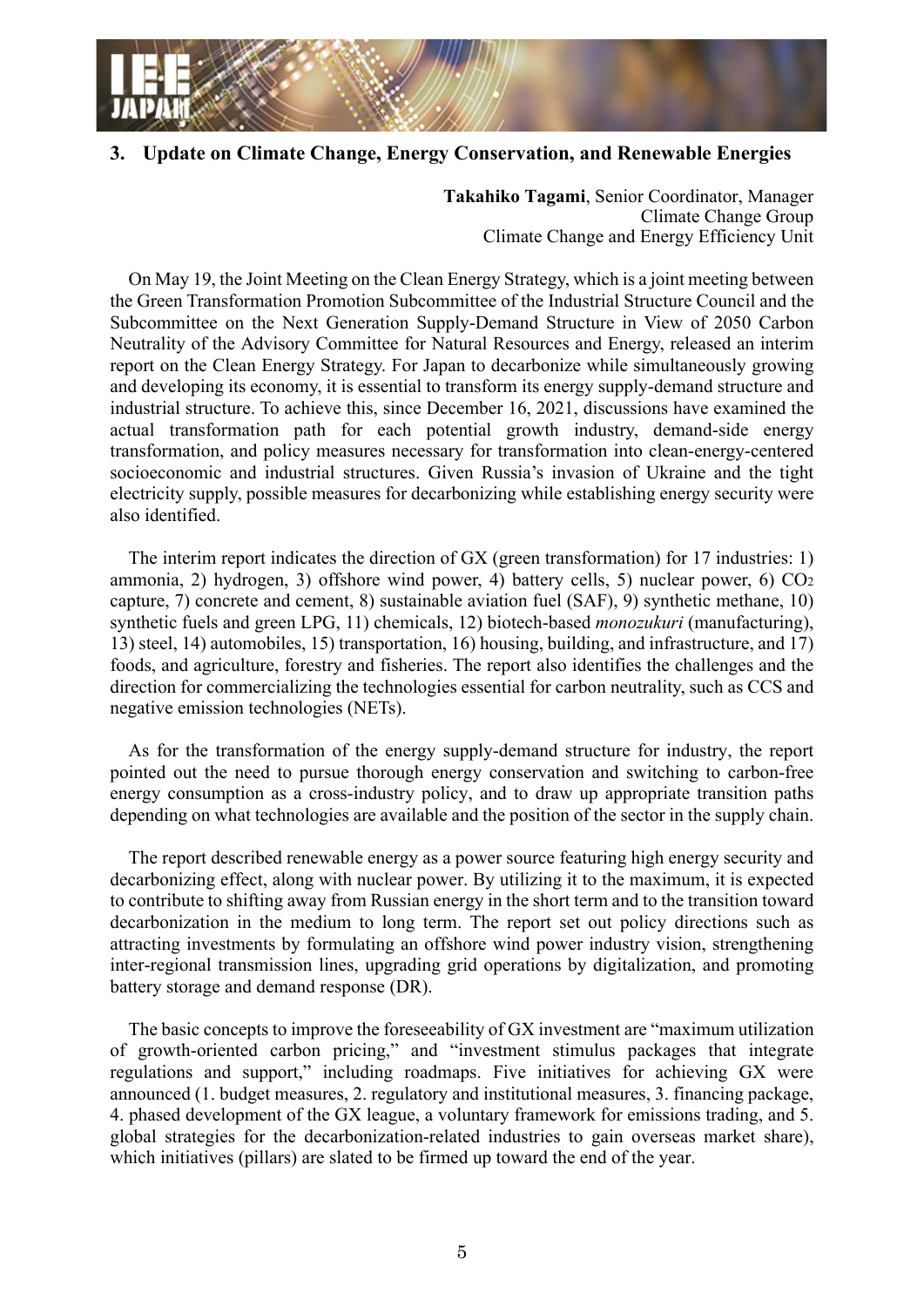

#### **4. Europe and US: Shift Away from Russia Accelerates but the Reality Remains Difficult**

**Ichiro KUTANI**, Senior Research Fellow, Manager Global Energy Group 1, Assistant to Managing Director Strategy Research Unit

Active efforts to shift away from Russia continue in European countries. European oil majors such as Shell and BP are disposing of their assets in Russia at the cost of posting huge losses, as has been reported in Japanese newspapers. The countries are also scrambling to secure replacements for Russian pipeline gas for natural gas supplies. Being the most dependent on Russian gas, Germany began constructing a floating LNG import terminal and put together ship charter contracts at an extraordinary speed. The country has reportedly managed to reach a basic agreement with Qatar on a new LNG agreement thanks to ministerial-level diplomacy. Italy, among others, is making similar efforts by negotiating on natural gas procurement with neighbors Algeria and Egypt through its leading oil and natural gas company, ENI.

Given their extremely high dependency on Russian gas supplies, however, it will not be easy for European countries to shift away from Russian natural gas soon despite these efforts. It is important to understand first that the LNG supplies which Europe is seeking to use are not particularly large relative to Europe's demand. According to BP's statistics, the world's total LNG imports were about 490 billion  $m<sup>3</sup>$  in 2020, while in that same year, Europe (including Turkey) imported roughly 170 billion  $m<sup>3</sup>$  of Russian natural gas. If Russian gas is to be replaced with LNG, the global LNG trade volume will have to increase by as much as 35%. It is impossible to increase the volume by so much in a short time, and the impact is already appearing; there have been frequent reports in the media that European natural gas majors are making preparations to pay in rubles, and that the European Commission has set guidelines to enable this. This suggests that while Europe will continue its policy to shift away from Russia, it will do so only gradually and will secure Russian gas imports in the meantime. Faced with the need for a stable energy supply, Europe's decision seems inevitable.

Meanwhile, Russia has begun to implement countermeasures. In late April, Russia cut off natural gas supplies to Bulgaria and Poland which refused to pay for the gas in rubles, and has announced that it will stop transporting gas via the Yamal-Europe pipeline and cut off supplies to Finland which announced its intention to join NATO. Russia has so far acted as a reliable supplier for Europe, but now appears ready to wield its influence without restraint. Japan currently plans to hold on to its interest in Sakhalin, but it must remain vigilant of Russia's moves and be aware of the possibility of supply disruptions and make preparations.

The United States is working with its allies across the Atlantic to further strengthen the anti-Russia network. At the online G7 summit in May, the US announced that it will work toward phasing out or banning the import of Russian oil. The US has increased its LNG exports to Europe, assisting Europe's policy to turn away from Russia. The US is also weaponizing its abundant fossil energy resources in the fight against Russia.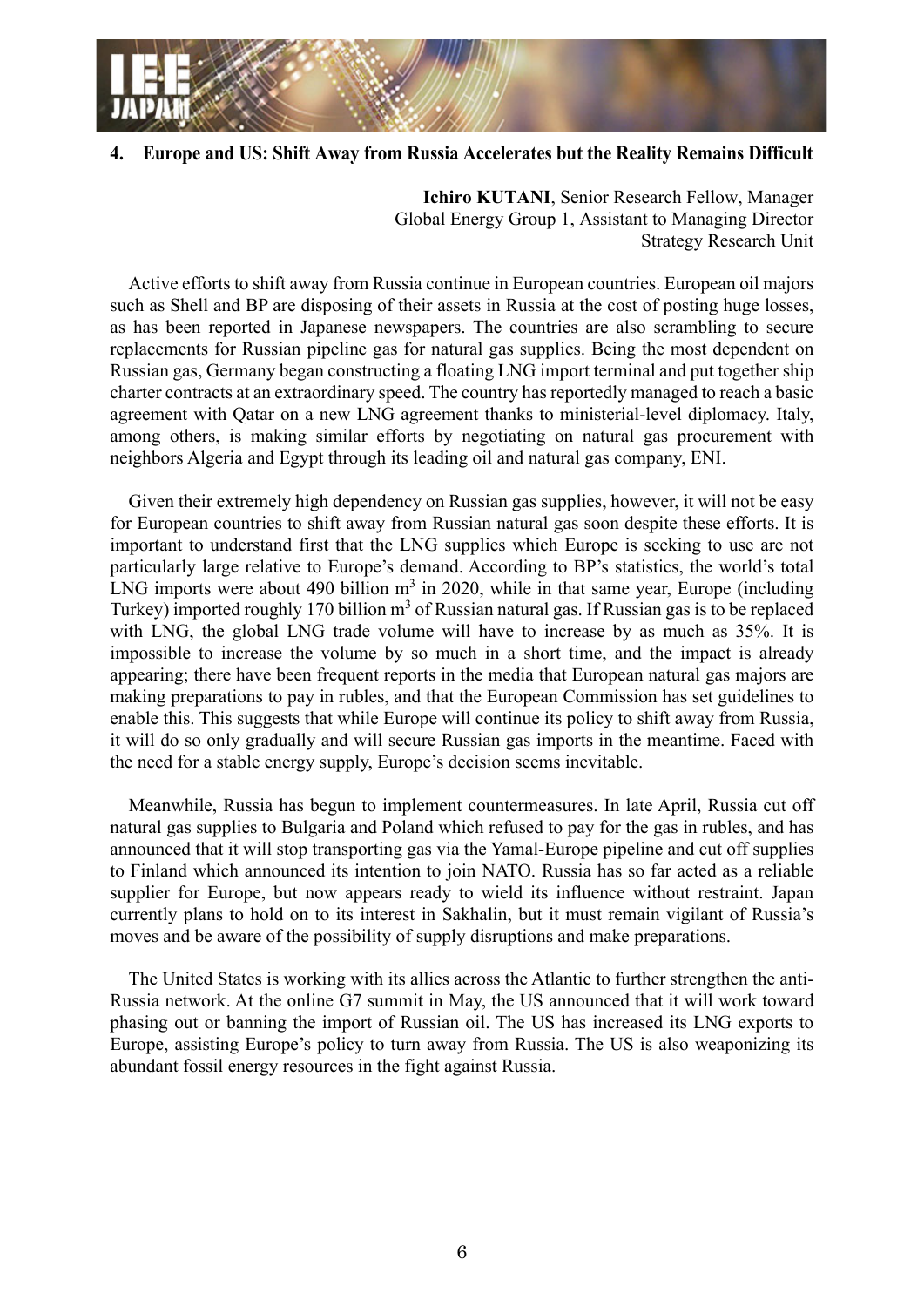

#### **5. China: Growing Attention to the Course of China-Russia Energy Trade**

**Li ZHIDONG**, Visiting Researcher Professor at Graduate School Nagaoka University of Technology

According to the China Customs Statistics, China imported 510 million tonnes of crude oil in 2021, of which 16% or 79.66 million tonnes came from Russia. Natural gas imports measured 161.8 billion m<sup>3</sup>, including 10% or 16.5 billion m<sup>3</sup> from Russia. Coal imports totaled 320 million tonnes, of which 18% or 56.99 million tonnes came from Russia. For China, Russia is the second largest crude oil supplier after Saudi Arabia, the third largest natural gas supplier after Australia and Turkmenistan, and the second largest coal supplier after Indonesia. Meanwhile, according to the US Energy Information Administration (EIA), Russia exported 240 million tonnes of oil, 252 billion  $m<sup>3</sup>$  of natural gas, and 240 million tonnes of coal in 2021, of which exports to China presumably accounted for 33%, 7%, and 24%, respectively. For Russia, China is the largest export destination of its oil and coal. In other words, the two are so mutually dependent in terms of energy that China's stable energy supply is integrally linked with Russia, and Russia's energy exports with China. The Ukraine crisis has amplified attention on the direction of this bilateral energy trade, which is likely to expand going forward for the following reasons.

First, expanding China-Russia energy trade is a fixed policy for both countries. On February 4, before the Ukraine crisis, President Xi Jinping and President Vladimir Putin held talks in Beijing and announced a joint statement to strengthen cooperation. At the same time, cooperative agreements were signed in 15 areas. One of these was an agreement to build pipelines in Russia's Far East to export 10 billion m<sup>3</sup> of Sakhalin's natural gas to China via Vladivostok. When complete, combined with an annual volume of 38 billion  $m<sup>3</sup>$  transported via the Power of Siberia Pipeline (signed in May 2014, started operation in December 2019, and planned for completion in 2024), the total natural gas exports by pipeline to China will expand to 48 billion  $m^3$ . As for crude oil, Russia plans to export 10 million tonnes annually to China through a pipeline in Kazakhstan. When combined with the East Siberia Pacific Ocean (ESPO) pipeline already in operation, pipeline oil exports to China will increase to 40 million tonnes from the current 30 million.

Next, the US-led economic sanctions against Russia could induce China-Russia trade to expand. According to media reports, Russia is selling energy below international market prices to counter the sanctions. For example, according to one China-Russia broker, "The CIF price of ESPO oil for Chinese ports is set at 10 dollars below those of comparable North Sea Brent oil prices per barrel. Prices are not negotiable. There is no limit on the supply volume. The currency for settlement is open to negotiation (yuan, ruble, euro)." These conditions are surely attractive for oil refiners. As China opposes the sanctions, it would not be surprising if China opts to expand its imports of cheaper Russian energy. In a written interview with the TASS News Agency released on May 5, Chinese Ambassador to Russia Zhang Hanhui said that the two countries will continue to deepen their ties in the energy area in a spirit of fairness and mutual benefit, implying that imports will be expanded.

China and Russia are also thought to be accelerating negotiations to export an estimated 50 billion m<sup>3</sup> of natural gas per year via the West Siberia pipeline via Mongolia. Chinese companies are also believed to be keen to acquire the natural gas and other interests previously held by Shell and other Western oil majors that have pulled out of the development projects in Russia. All of these factors will contribute to expanded natural gas trade in the long term.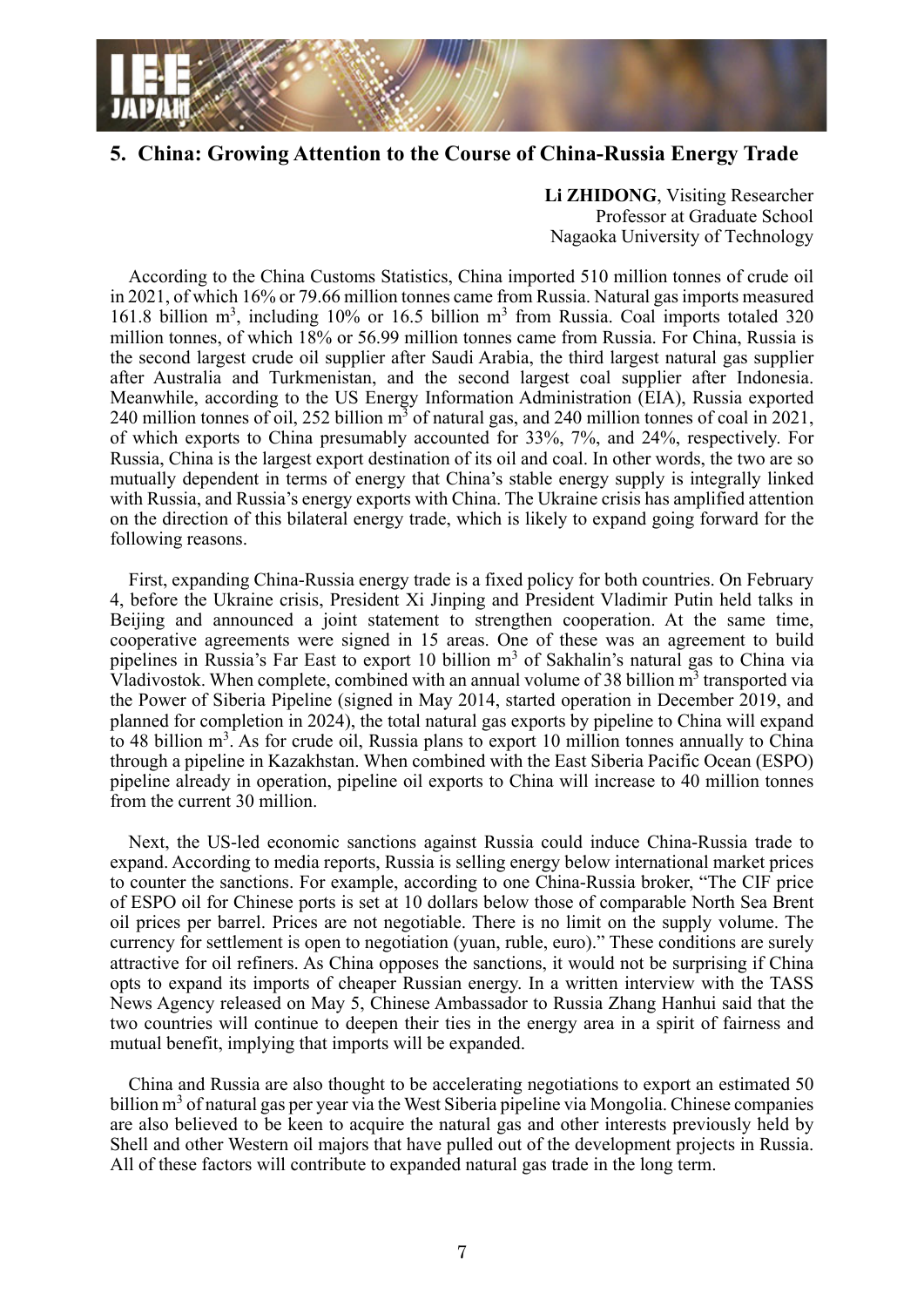

#### **6. ME: Ukraine Crisis Prompting Food and Fuel Crises in Non-oil-producing Countries**

**Shuji HOSAKA,** Board Member Director of JIME Center

Middle Eastern countries are being hit hard by the Ukraine situation. Particularly, in the countries that rely on Russia and Ukraine for wheat and cooking oil, people are facing increasing difficulties in daily life due to soaring energy prices and inflation.

Turkey's presence as an intermediary for Russia and Ukraine is growing. However, the country has not joined the sanctions against Russia and is viewed critically by the West as being pro-Russia. Meanwhile, the plunging Turkish lira has caused consumer prices to surge in the country, adding to the difficulties of making a living.

Furthermore, when Finland and Sweden applied to join NATO (North Atlantic Treaty Organization) as the Ukraine situation worsened, Turkey criticized the countries for supporting the Kurdistan Workers' Party (PKK), whom they designate as a terrorist group, and expressed its intention to oppose their NATO membership. This gives Turkey the casting vote for the expansion of NATO as admission to the Organization requires unanimous approval, and could in turn affect Turkey's admission to the EU in future.

Meanwhile, Europe's effort to break away from its reliance on Russian fossil fuels has brought renewed attention to Middle Eastern oil and gas producing countries as alternative sources. In April, Italy's ENI signed a contract with Algeria's Sonatrach to expand natural gas supplies, and on May 20, the German government exchanged a document with Qatar to strengthen cooperation in energy-related areas, including LNG imports.

On May 13, UAE President Sheikh Khalifa died and was succeeded by Crown Prince Muhammad of Abu Dhabi, his younger half-brother and effectively the most powerful figure in the UAE. The death of the leader of a top oil-producing country caused heads of state and other Western leaders to flock to the UAE, including French President Emanuel Macron, UK Prime Minister Boris Johnson, German President Frank-Walter Steinmeier, and US Vice President Kamala Harris (House of Representatives member Akira Amari visited from Japan).

The West has been pressuring Middle Eastern oil producers to produce more, but has not received a favorable answer. In particular, the "special bilateral relationship" between the US and Saudi Arabia has lost its effect and has soured following the murder of a Saudi journalist. Some speculate that US President Biden may visit Saudi Arabia but the situation remains uncertain.

Another uncertainty is the course of the Joint Comprehensive Plan of Action (JCPOA) with Iran. The JCPOA was believed to be close to being revived in March, but the situation then stagnated as both sides struggled to compromise over the removal of Iran's Islamic Revolutionary Guard Corps from the list of designated foreign terrorist groups. There is also growing international attention to the clash between Israel and Palestine after anger flared up on the Palestinian side over the murder of a renowned Palestinian American journalist.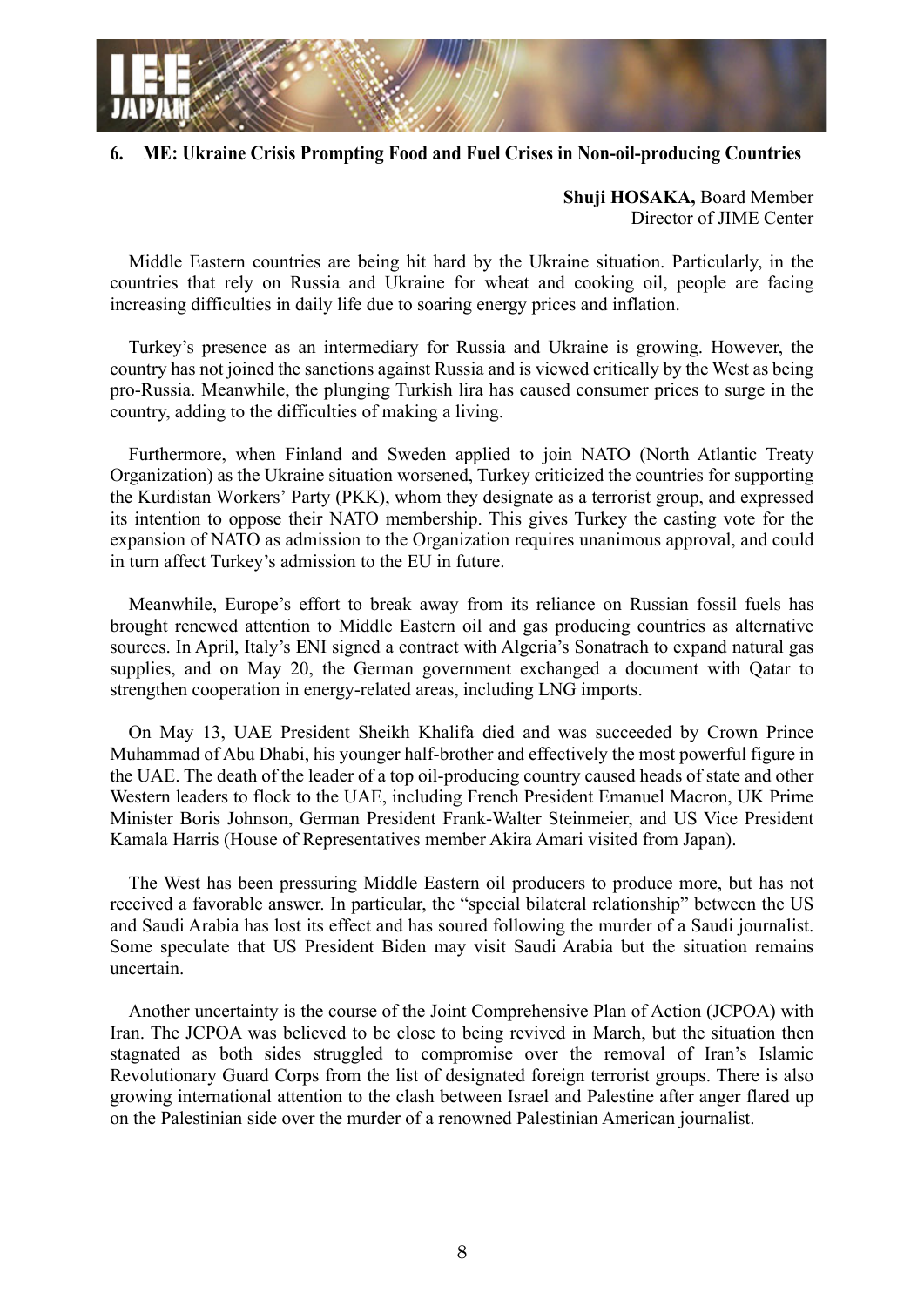

#### **7. Russia: Ukraine Crisis Descends into Quagmire as International Pressure Mounts**

**Shoichi ITOH**, Manager, Senior Analyst Global Energy Group 2, Strategy Research Unit

On May 8, Russia celebrated Victory Day for World War II with a military parade in Moscow's Red Square, with no foreign leaders attending, unlike in other years. President Putin delivered a speech in which he justified what Russia calls the "special military operation" as the only correct decision and called for loyalty to the country and solidarity. Despite initial fears, he did not declare that Russia is at war, which would have made it possible to mobilize the entire nation, nor could he boast of any concrete accomplishments.

On May 14, the Ukrainian forces announced that Russian forces had begun to retreat from Kharkiv, the country's second largest city located in northeastern Ukraine. On the 15th, the UK Ministry of Defence shared the view that Russian forces' plan to invade Donbas in eastern Ukraine is falling behind the initial plan. However, on May 11, the pro-Russian provisional government in the southern Ukrainian city of Kherson asked President Putin to incorporate the city into Russia, and on the 21st, the Russian forces announced the complete seizure of the Azovstal iron and steel works in Mariupol in southeastern Ukraine. Amid media reports that Russia's initial aim is to gain control of the entire Donbas region, on May 22 the Ukrainian parliament approved the presidential decree to extend the period of martial law and general mobilization, in place since the start of the invasion, by 90 days.

On May 4, European Commission President von der Leyen announced the sixth round of EU sanctions against Russia that include a ban on oil imports through the end of 2022 and the removal of Russia's largest bank Sberbank from SWIFT. The sanctions are yet to be enacted due to Hungary's opposition, but it is widely believed that with the right conditions, Hungary will eventually agree as even those countries that are more dependent on Russian oil have agreed. On May 12, the Japan-EU summit reaffirmed that the parties will cooperate on the sanctions against Russia, and in a joint statement on the 20th, the G7 Finance Ministers and Central Bank Governors Meeting underscored their commitment to isolate Russia from the global economy. On May 18, Finland and Sweden submitted an official application to join NATO (North Atlantic Treaty Organization). Turkey alone is withholding approval due to its disagreement with Northern European countries over the Kurdish issue, but as with the case of Hungary above, the move is seen as an attempt by Turkish President Erdogan to "obtain better conditions." On May 21, US President Biden signed into law a \$20.1 billion supplemental appropriations bill to strengthen military, economic, and humanitarian support to Ukraine, which had passed both houses with bipartisan support.

International pressure against Russia is mounting and is starting to affect people's lives. Inflation has soared to 17.83%, the highest since January 2002 (May 13, 2022, Federal Bureau of Statistics), and on May 17, the Russian Ministry of Economy released a projection that the country's full-year GDP will shrink by 7.8% in 2022. With calls to stop the war emerging even within the Putin administration, social discontent is likely to mount as the Russian military death toll rises. Any impact of the international sanctions on Russia on the administration's stability must be watched closely.